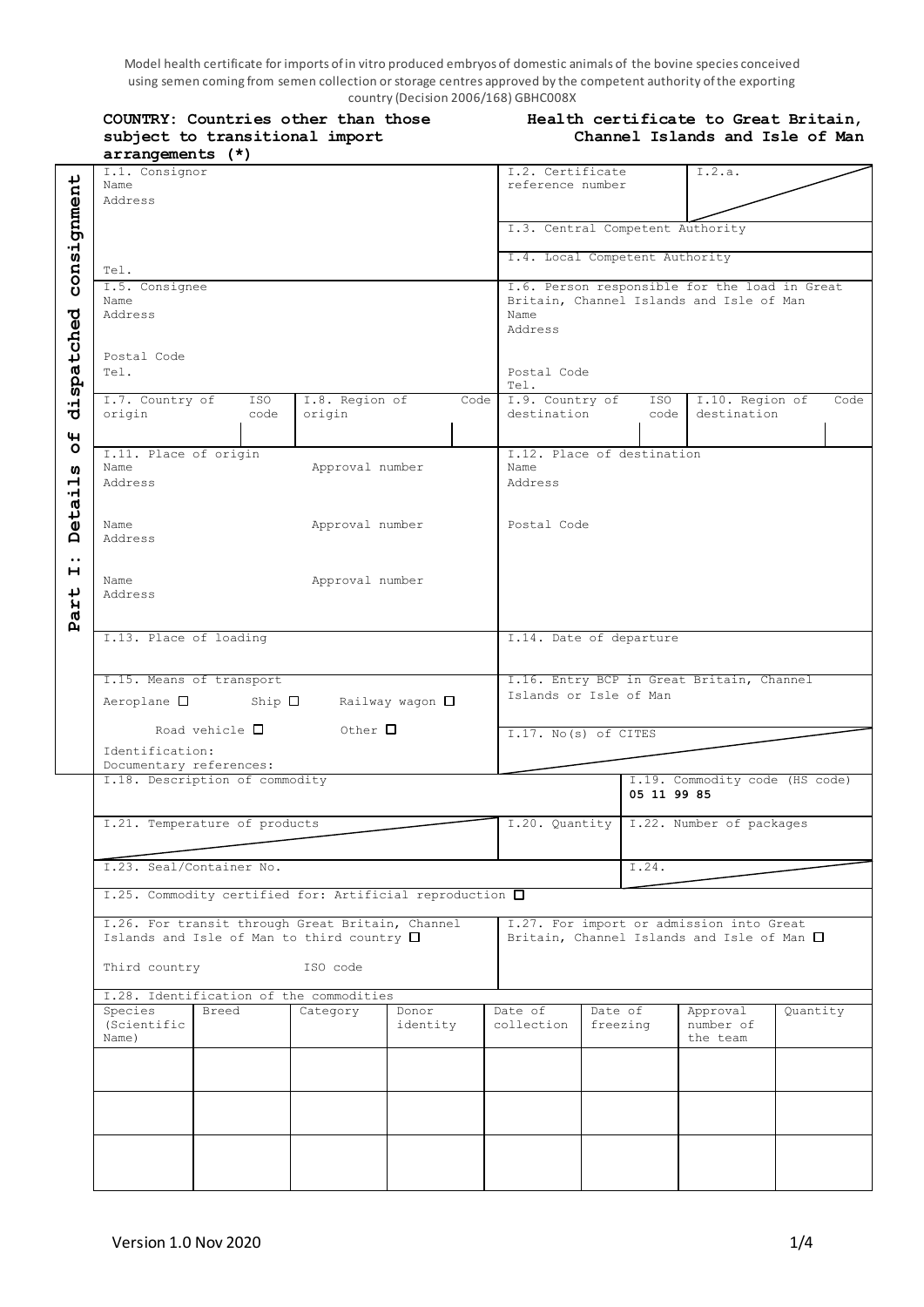# **COUNTRY: Countries other than those subjected to transitional import**

## *In vitro* **produced bovine embryos using semen from semen centres approved by**

|                                                                     | $arrangements (*)$                                                                                                                                                                                                                                                                                                                                                                                                                                                                                 |                                                                                                                                                                                                                                                                                                                                                                                                                                                                                                                                                                                                                                                                                  |                                   |                                                                     | the exporting country                                                                                                                                                                                                  |  |  |  |
|---------------------------------------------------------------------|----------------------------------------------------------------------------------------------------------------------------------------------------------------------------------------------------------------------------------------------------------------------------------------------------------------------------------------------------------------------------------------------------------------------------------------------------------------------------------------------------|----------------------------------------------------------------------------------------------------------------------------------------------------------------------------------------------------------------------------------------------------------------------------------------------------------------------------------------------------------------------------------------------------------------------------------------------------------------------------------------------------------------------------------------------------------------------------------------------------------------------------------------------------------------------------------|-----------------------------------|---------------------------------------------------------------------|------------------------------------------------------------------------------------------------------------------------------------------------------------------------------------------------------------------------|--|--|--|
| Certification                                                       | II. Health information                                                                                                                                                                                                                                                                                                                                                                                                                                                                             |                                                                                                                                                                                                                                                                                                                                                                                                                                                                                                                                                                                                                                                                                  | II.a. Certificate<br>reference no | II.b                                                                |                                                                                                                                                                                                                        |  |  |  |
|                                                                     |                                                                                                                                                                                                                                                                                                                                                                                                                                                                                                    |                                                                                                                                                                                                                                                                                                                                                                                                                                                                                                                                                                                                                                                                                  |                                   |                                                                     | (exporting country) $(^2)$                                                                                                                                                                                             |  |  |  |
|                                                                     | II.1.                                                                                                                                                                                                                                                                                                                                                                                                                                                                                              | The embryos to be exported                                                                                                                                                                                                                                                                                                                                                                                                                                                                                                                                                                                                                                                       |                                   |                                                                     |                                                                                                                                                                                                                        |  |  |  |
|                                                                     |                                                                                                                                                                                                                                                                                                                                                                                                                                                                                                    | II.1.1.<br>were produced in the exporting country, which according to official findings:                                                                                                                                                                                                                                                                                                                                                                                                                                                                                                                                                                                         |                                   |                                                                     |                                                                                                                                                                                                                        |  |  |  |
| $\bullet\bullet$<br>н<br>н                                          |                                                                                                                                                                                                                                                                                                                                                                                                                                                                                                    | II.1.1.1.<br>was free from rinderpest during the 12 months immediately prior to their<br>production;                                                                                                                                                                                                                                                                                                                                                                                                                                                                                                                                                                             |                                   |                                                                     |                                                                                                                                                                                                                        |  |  |  |
| ىد<br>H<br>d<br>ρý                                                  | $(1)$ either                                                                                                                                                                                                                                                                                                                                                                                                                                                                                       |                                                                                                                                                                                                                                                                                                                                                                                                                                                                                                                                                                                                                                                                                  | [II.1.1.2]                        | that period.]                                                       | was free from foot-and-mouth disease and lumpy skin disease during<br>the 12 months immediately prior to their production and did not carry<br>out vaccination against foot-and-mouth or lumpy skin disease during     |  |  |  |
|                                                                     | $(1)$ or                                                                                                                                                                                                                                                                                                                                                                                                                                                                                           |                                                                                                                                                                                                                                                                                                                                                                                                                                                                                                                                                                                                                                                                                  | [II.1.1.2]                        | that period, and                                                    | was not free from foot-and-mouth disease or lumpy skin disease during<br>the 12 months immediately prior to their production or carried out<br>vaccination against foot-and-mouth disease or lumpy skin disease during |  |  |  |
|                                                                     | $\qquad \qquad -$                                                                                                                                                                                                                                                                                                                                                                                                                                                                                  |                                                                                                                                                                                                                                                                                                                                                                                                                                                                                                                                                                                                                                                                                  |                                   | the embryos were produced without penetration of the Zona pellucida |                                                                                                                                                                                                                        |  |  |  |
|                                                                     | the embryos were stored under approved conditions for at least 30 days immediately after their<br>production<br>the donor females come from holdings on which no animal was vaccinated against foot-and-mouth<br>disease or lumpy skin disease during the 30 days prior to collection and no animal of a<br>susceptible species showed clinical signs of foot-and-mouth disease or lumpy skin disease<br>during the 30 days prior to, and at least the 30 days after, the oocytes were collected.] |                                                                                                                                                                                                                                                                                                                                                                                                                                                                                                                                                                                                                                                                                  |                                   |                                                                     |                                                                                                                                                                                                                        |  |  |  |
|                                                                     |                                                                                                                                                                                                                                                                                                                                                                                                                                                                                                    |                                                                                                                                                                                                                                                                                                                                                                                                                                                                                                                                                                                                                                                                                  |                                   |                                                                     |                                                                                                                                                                                                                        |  |  |  |
| were produced by the embryo production team $(3)$ which:<br>II.1.2. |                                                                                                                                                                                                                                                                                                                                                                                                                                                                                                    |                                                                                                                                                                                                                                                                                                                                                                                                                                                                                                                                                                                                                                                                                  |                                   |                                                                     |                                                                                                                                                                                                                        |  |  |  |
|                                                                     | has been approved in accordance with Chapter I of Annex A to Directive 89/556/EEC;                                                                                                                                                                                                                                                                                                                                                                                                                 |                                                                                                                                                                                                                                                                                                                                                                                                                                                                                                                                                                                                                                                                                  |                                   |                                                                     |                                                                                                                                                                                                                        |  |  |  |
|                                                                     | carried out the production, processing, storing and transport of the embryos in<br>accordance with Chapter II of Annex A to Directive 89/556/EEC;                                                                                                                                                                                                                                                                                                                                                  |                                                                                                                                                                                                                                                                                                                                                                                                                                                                                                                                                                                                                                                                                  |                                   |                                                                     |                                                                                                                                                                                                                        |  |  |  |
|                                                                     |                                                                                                                                                                                                                                                                                                                                                                                                                                                                                                    |                                                                                                                                                                                                                                                                                                                                                                                                                                                                                                                                                                                                                                                                                  |                                   |                                                                     | is subject to inspection by an official veterinarian at least twice a year                                                                                                                                             |  |  |  |
|                                                                     | II.2.                                                                                                                                                                                                                                                                                                                                                                                                                                                                                              | The oocytes used in the production of the embryos to be exported were collected on<br>premises situated in an area of at least 10km radius centred on them, which according to<br>official findings there was no occurrence of foot-and-mouth disease, epizootic<br>haemorrhagic disease, vesicular stomatitis, Rift Valley fever, contagious bovine<br>pleuropneumonia or lumpy skin disease in the 30 days immediately prior to their collection<br>and until their dispatch to Great Britain, in case of fresh embryos, or during the 30 days<br>after collection, in case of embryos subject to a mandatory storage for at least 30 days in<br>accordance with point II.2.2. |                                   |                                                                     |                                                                                                                                                                                                                        |  |  |  |
|                                                                     | from the time of collection of the oocytes until 30 days thereafter or, in the case of<br>II.3.<br>fresh embryos, until the day of dispatch, the embryos to be exported were stored on<br>premises situated in an area of at least 10km radius centred on them, on which according<br>to official findings there was no occurrence of foot-and-mouth disease, vesicular stomatitis,<br>Rift Valley Fever, contagious bovine pleuropneumonia or lumpy skin disease.                                 |                                                                                                                                                                                                                                                                                                                                                                                                                                                                                                                                                                                                                                                                                  |                                   |                                                                     |                                                                                                                                                                                                                        |  |  |  |
|                                                                     | the donors of oocytes used in the production of the embryos to be exported:<br>II.4.                                                                                                                                                                                                                                                                                                                                                                                                               |                                                                                                                                                                                                                                                                                                                                                                                                                                                                                                                                                                                                                                                                                  |                                   |                                                                     |                                                                                                                                                                                                                        |  |  |  |
|                                                                     | II.4.1.<br>were located, during the 30 days immediately prior to collection of the<br>oocytes, on premises within a 10-km radius of which according to<br>official findings, there was no occurrence of foot-and-mouth disease,<br>bluetongue, epizootic haemorrhagic disease, vesicular stomatitis, Rift<br>Valley fever, contagious bovine pleuropneumonia or lumpy skin disease;                                                                                                                |                                                                                                                                                                                                                                                                                                                                                                                                                                                                                                                                                                                                                                                                                  |                                   |                                                                     |                                                                                                                                                                                                                        |  |  |  |
|                                                                     |                                                                                                                                                                                                                                                                                                                                                                                                                                                                                                    | II.4.2.                                                                                                                                                                                                                                                                                                                                                                                                                                                                                                                                                                                                                                                                          |                                   |                                                                     | showed no clinical signs of disease on the day of collection;                                                                                                                                                          |  |  |  |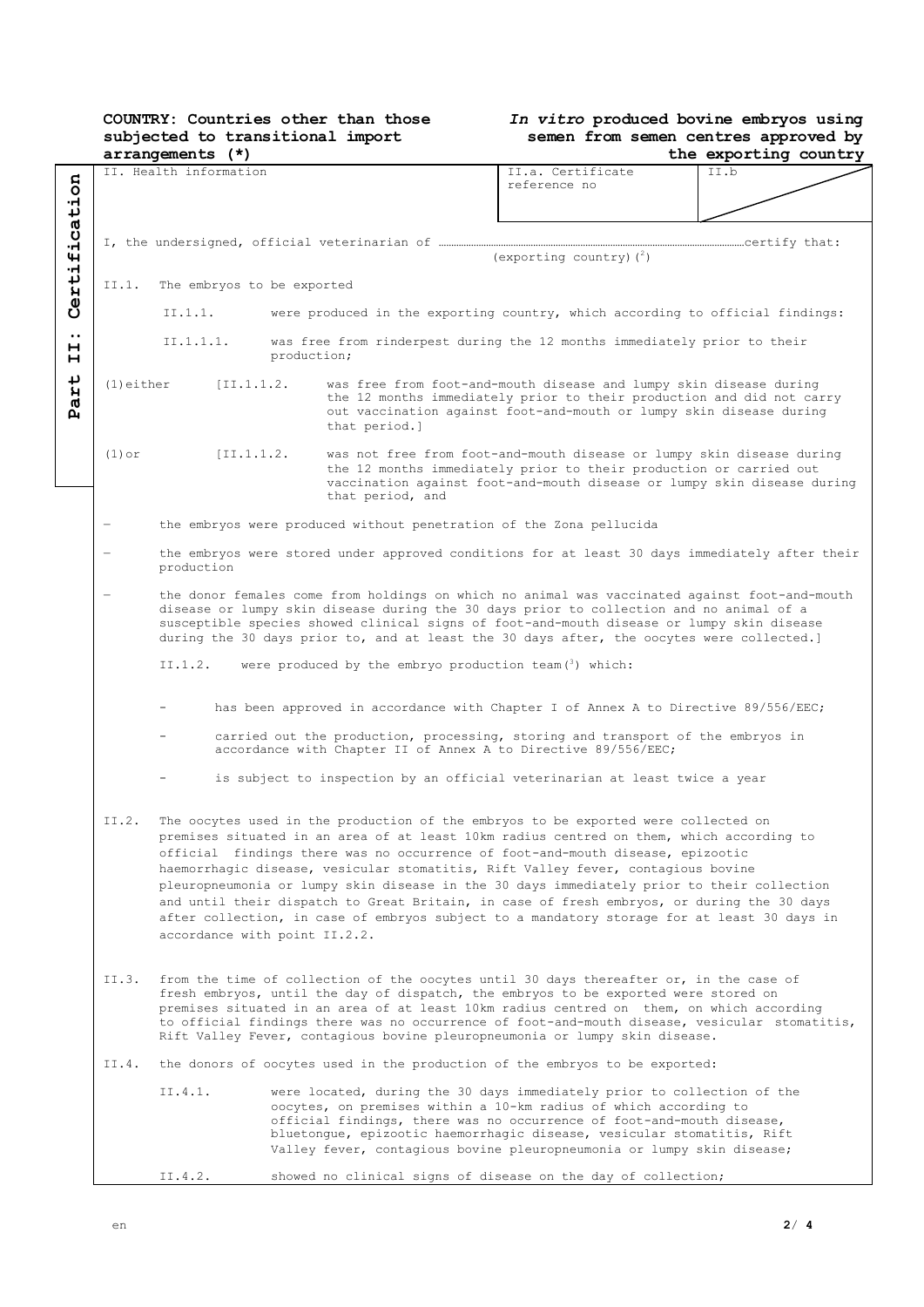## **COUNTRY: Countries other than those subject to transitional import**

## *In vitro* **produced bovine embryos using semen from semen centres approved by**

| arrangements (*)                                                                                                                                                                                                                                                                                                                      |                                                                                                                                                                                                                                                                                                                                                                                                                                                                                                                                                                                                           | the exporting country                                                                                                                                                   |                                                                                     |  |  |  |
|---------------------------------------------------------------------------------------------------------------------------------------------------------------------------------------------------------------------------------------------------------------------------------------------------------------------------------------|-----------------------------------------------------------------------------------------------------------------------------------------------------------------------------------------------------------------------------------------------------------------------------------------------------------------------------------------------------------------------------------------------------------------------------------------------------------------------------------------------------------------------------------------------------------------------------------------------------------|-------------------------------------------------------------------------------------------------------------------------------------------------------------------------|-------------------------------------------------------------------------------------|--|--|--|
| IT. Health information                                                                                                                                                                                                                                                                                                                |                                                                                                                                                                                                                                                                                                                                                                                                                                                                                                                                                                                                           | II.a. Certificate<br>reference no                                                                                                                                       | II.b                                                                                |  |  |  |
| II.4.3.                                                                                                                                                                                                                                                                                                                               |                                                                                                                                                                                                                                                                                                                                                                                                                                                                                                                                                                                                           | spent the six months immediately prior to collection within the<br>territory of the exporting country in no more than two herds:                                        |                                                                                     |  |  |  |
|                                                                                                                                                                                                                                                                                                                                       | which, according to official findings, were free from tuberculosis during that time,                                                                                                                                                                                                                                                                                                                                                                                                                                                                                                                      |                                                                                                                                                                         |                                                                                     |  |  |  |
|                                                                                                                                                                                                                                                                                                                                       |                                                                                                                                                                                                                                                                                                                                                                                                                                                                                                                                                                                                           |                                                                                                                                                                         | which, according to official findings, were free from brucellosis during that time, |  |  |  |
|                                                                                                                                                                                                                                                                                                                                       | which were free from enzootic bovine leukosis or in which no animal showed clinical<br>signs of enzootic bovine leukosis during the previous three years,                                                                                                                                                                                                                                                                                                                                                                                                                                                 |                                                                                                                                                                         |                                                                                     |  |  |  |
|                                                                                                                                                                                                                                                                                                                                       | in which no bovine animal showed clinical signs of infectious bovine<br>rhinotracheitis/infectious pustular vulvo-vaginitis during the previous 12 months.                                                                                                                                                                                                                                                                                                                                                                                                                                                |                                                                                                                                                                         |                                                                                     |  |  |  |
| $(^{1})$                                                                                                                                                                                                                                                                                                                              | either [II.4.4. were kept in a bluetongue virus-free country or zone for at least 60 days<br>prior to, and during, collection of the oocytes.]                                                                                                                                                                                                                                                                                                                                                                                                                                                            |                                                                                                                                                                         |                                                                                     |  |  |  |
|                                                                                                                                                                                                                                                                                                                                       | $\binom{1}{1}$ or [II.4.4. were kept during a seasonally free period or protected from the vector for<br>at least 60 days prior to, and during, the collection of the oocytes, and the<br>embryos were produced without penetration of the zona pellucida, except if the<br>donors underwent a serological test to detect antibodies to the bluetonque virus<br>group, carried out in accordance with the OIE Manual of Diagnostic Test and Vaccines<br>for Terrestrial Animals between 21 and 60 days after collection and giving negative<br>results and the embryos were stored for at least 30 days.] |                                                                                                                                                                         |                                                                                     |  |  |  |
|                                                                                                                                                                                                                                                                                                                                       | $\binom{1}{1}$ or [II.4.4. underwent a serological test to detect antibodies to the bluetongue virus<br>group carried out in accordance with the OIE Manual of Diagnostic Tests and Vaccines<br>for Terrestrial Animals between 21 and 60 days after collection and giving negative<br>results, and the embryos were stored for at least 30 days.]                                                                                                                                                                                                                                                        |                                                                                                                                                                         |                                                                                     |  |  |  |
|                                                                                                                                                                                                                                                                                                                                       | $\binom{1}{1}$ or [II.4.4. underwent an agent identification test, carried out in accordance with the<br>OIE Manual of Diagnostic Tests and Vaccines for Terrestrial Animals on a blood<br>sample taken on the day of collection or the day of slaughtering and giving negative<br>results - the embryos having been produced, in the latter case, without penetration<br>of the zona pellucida.]                                                                                                                                                                                                         |                                                                                                                                                                         |                                                                                     |  |  |  |
| II.5.                                                                                                                                                                                                                                                                                                                                 | The embryos to be exported were conceived by in vitro fertilisation using semen coming from<br>semen collection or storage centres approved for the collection, processing and/or storage<br>of semen by the competent authority of a third country or a part thereof listed in Annex 1<br>to Implementing Decision 2011/630/EU $(4)$ or by the competent authority of Great Britain.                                                                                                                                                                                                                     |                                                                                                                                                                         |                                                                                     |  |  |  |
| <b>Notes</b>                                                                                                                                                                                                                                                                                                                          |                                                                                                                                                                                                                                                                                                                                                                                                                                                                                                                                                                                                           |                                                                                                                                                                         |                                                                                     |  |  |  |
| (*) Those countries subject to the transitional import arrangements include: an EU member State;<br>Liechtenstein; Norway and Switzerland.                                                                                                                                                                                            |                                                                                                                                                                                                                                                                                                                                                                                                                                                                                                                                                                                                           |                                                                                                                                                                         |                                                                                     |  |  |  |
| References made to European Union Legislation forms part of retained EU law in Great Britain.                                                                                                                                                                                                                                         |                                                                                                                                                                                                                                                                                                                                                                                                                                                                                                                                                                                                           |                                                                                                                                                                         |                                                                                     |  |  |  |
| In accordance with Article $3(a)$ of Directive 89/556/EEC, the in vitro produced bovine embryos using<br>semen from semen centres approved by the exporting country, imported under the conditions laid down<br>in this certificate are excluded from further export to an EU member State; Liechtenstein; Norway and<br>Switzerland. |                                                                                                                                                                                                                                                                                                                                                                                                                                                                                                                                                                                                           |                                                                                                                                                                         |                                                                                     |  |  |  |
| Part I:                                                                                                                                                                                                                                                                                                                               |                                                                                                                                                                                                                                                                                                                                                                                                                                                                                                                                                                                                           |                                                                                                                                                                         |                                                                                     |  |  |  |
| Box I.6:<br>it is a certificate for transit commodity                                                                                                                                                                                                                                                                                 |                                                                                                                                                                                                                                                                                                                                                                                                                                                                                                                                                                                                           | Person responsible for the load in Great Britain: this box is to be filled in only if                                                                                   |                                                                                     |  |  |  |
| Box I.11:<br>Directive 89/556/EEC                                                                                                                                                                                                                                                                                                     |                                                                                                                                                                                                                                                                                                                                                                                                                                                                                                                                                                                                           | Place of origin shall correspond to the embryo production teams from which the<br>embryos are dispatch to Great Britain and listed in accordance with Article $8(2)$ of |                                                                                     |  |  |  |

Box I.22: N*umber of packages* shall correspond to the number of containers.

Box I.23: Identification of container and seal number shall be indicated.